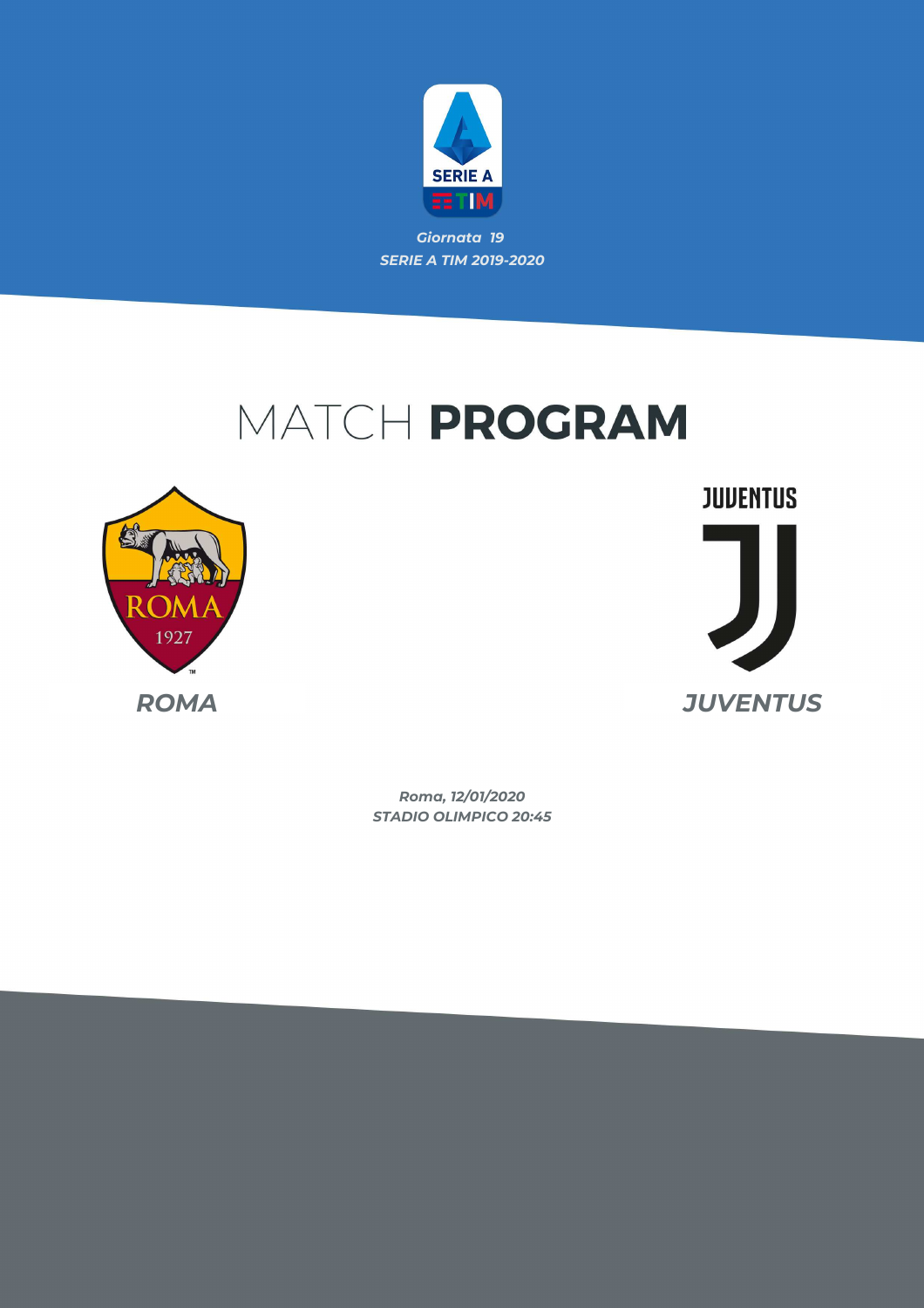



### *ROMA JUVENTUS vs STADIO OLIMPICO 20:45 Roma, 12/01/2020*



### *RISULTATI STAGIONALI*

| <b>TOTALI</b>         | <b>PTI</b> | <b>GIOC</b> | <b>VINTE</b> | <b>NULLE</b> | <b>PERSE</b> | GF | GS | <b>DIFF.RETI</b>            |
|-----------------------|------------|-------------|--------------|--------------|--------------|----|----|-----------------------------|
| <b>ROMA</b>           | 35         | 18          | <b>10</b>    | 5            | 3            | 33 | 79 | $+14$                       |
| <b>JUVENTUS</b>       | 45         | 18          | 14           | 3            |              | 35 | 17 | $+18$                       |
| <b>CASA/TRASFERTA</b> | <b>PTI</b> | <b>GIOC</b> | <b>VINTE</b> | <b>NULLE</b> | <b>PERSE</b> | GF | GS | <b>MEDIA</b><br><b>GOAL</b> |
| <b>ROMA</b>           | 17         | 9           | 5            | $\mathbf{2}$ | 2            | 18 | 13 | $\overline{2}$              |
| <b>JUVENTUS</b>       | 20         | 9           | 6            | 2            |              | 13 | 8  | 7.4                         |

### *ULTIMI PRECEDENTI*

| 2018-19 36^ G             | <b>ROMA</b>                                                                  | <b>JUVENTUS</b>    |         |
|---------------------------|------------------------------------------------------------------------------|--------------------|---------|
| 12/05/2019                | 34'(2°T) A. FLORENZI, 47'(2°T) E. DZEKO                                      |                    | $2 - 0$ |
| 2018-19 17^ G             | <b>JUVENTUS</b>                                                              | <b>ROMA</b>        |         |
| 22/12/2018                | 35'(1°T) M. MANDZUKIC                                                        |                    | $7-0$   |
| 2017-18 37^ G             | <b>ROMA</b>                                                                  | <b>JUVENTUS</b>    |         |
| 13/05/2018                |                                                                              |                    | $O-O$   |
| 2017-18 18 <sup>^</sup> G | <b>JUVENTUS</b>                                                              | <b>ROMA</b>        |         |
| 23/12/2017                | 18'(1°T) M. BENATIA                                                          |                    | $7-0$   |
| 2016-17 36 <sup>^</sup> G | <b>ROMA</b>                                                                  | <b>JUVENTUS</b>    |         |
| 14/05/2017                | 25'(1°T) D. DE ROSSI, 11'(2°T) EL SHAARAWY, 20'(2°T) R.<br><b>NAINGGOLAN</b> | 21'(1°T) M. LEMINA | $3 - 7$ |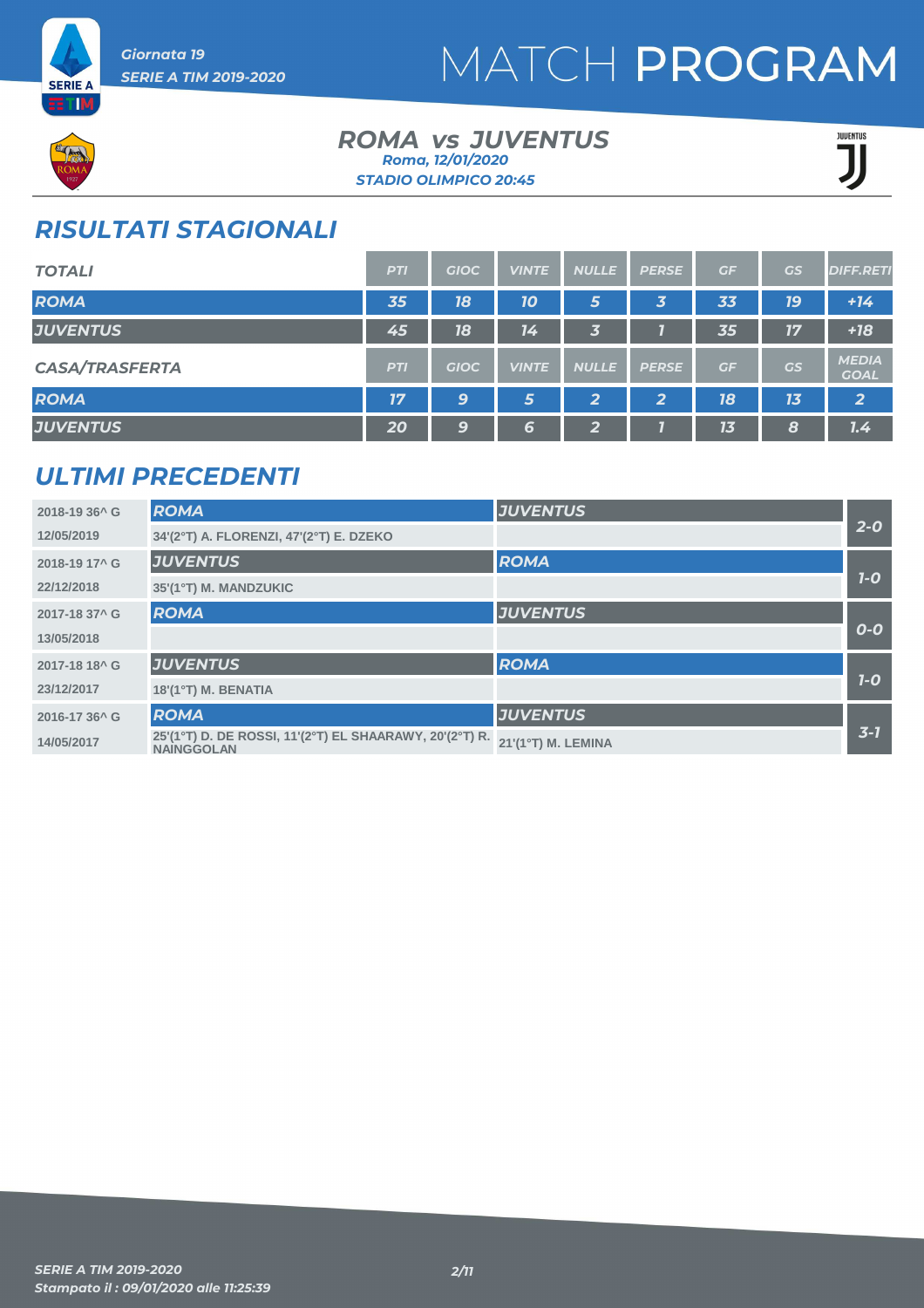



#### *ROMA JUVENTUS vs STADIO OLIMPICO 20:45 Roma, 12/01/2020*



## *ROSA DELLE SQUADRE*

| <b>ROMA</b> |                               | <b>PRES. A</b>   | <b>GOL A</b>     | <b>GOL 2019-20</b> | <b>PRES. 2019-20</b> | MIN. 2019-20     |
|-------------|-------------------------------|------------------|------------------|--------------------|----------------------|------------------|
|             | <b>PORTIERI</b>               |                  |                  |                    |                      |                  |
|             | <b>13 PAU LOPEZ</b>           | 17               | 79               | <b>19</b>          | 17                   | 1659             |
|             | <b>45 MATTEO CARDINALI</b>    | $\boldsymbol{O}$ | $\boldsymbol{0}$ | $\boldsymbol{O}$   | $\boldsymbol{O}$     | $\boldsymbol{o}$ |
|             | <b>63 DANIEL FUZATO</b>       | $\boldsymbol{O}$ | $\boldsymbol{O}$ | $\boldsymbol{O}$   | O                    | 0                |
|             | <b>83 ANTONIO MIRANTE</b>     | 351              | 478              | $\boldsymbol{O}$   | $\mathbf{I}$         | 95               |
|             | <b>DIFENSORI</b>              |                  |                  |                    |                      |                  |
|             | 2 DAVIDE ZAPPACOSTA           | 86               | 5                | $\boldsymbol{O}$   | $\mathbf{I}$         | 76               |
|             | 5 JUAN JESUS                  | <b>175</b>       | $\overline{2}$   | $\boldsymbol{O}$   | $\overline{3}$       | <b>117</b>       |
|             | <b>6 CHRIS SMALLING</b>       | 13               | $\overline{2}$   | $\overline{2}$     | 13                   | 1270             |
|             | <b>11 ALEKSANDAR KOLAROV</b>  | 168              | 21               | 5                  | 78                   | 1754             |
|             | <b>15 MERT CETIN</b>          | 4                | 0                | 0                  | 4                    | 233              |
| 18          | <b>DAVIDE SANTON</b>          | 127              | $\boldsymbol{0}$ | $\boldsymbol{O}$   | 9                    | 353              |
| 20          | <b>FEDERICO FAZIO</b>         | <b>115</b>       | $\mathbf{9}$     | $\boldsymbol{O}$   | 10                   | 772              |
|             | <b>23 GIANLUCA MANCINI</b>    | 57               | $\overline{7}$   | $\overline{1}$     | 76                   | 1484             |
|             | <b>24 ALESSANDRO FLORENZI</b> | 225              | 25               | $\boldsymbol{O}$   | 13                   | 967              |
| 28          | <b>WILLIAM BIANDA</b>         | $\boldsymbol{0}$ | $\boldsymbol{0}$ | $\boldsymbol{O}$   | $\boldsymbol{O}$     | $\boldsymbol{o}$ |
|             | 37 LEONARDO SPINAZZOLA        | 71               | $\boldsymbol{o}$ | $\boldsymbol{O}$   | 11                   | 589              |
| 60          | <b>DEVID EUGENE BOUAH</b>     | $\boldsymbol{O}$ | $\boldsymbol{0}$ | $\boldsymbol{O}$   | $\boldsymbol{O}$     | O                |
|             | <b>61 RICCARDO CALAFIORI</b>  | O                | O                | O                  | 0                    | 0                |
|             | <b>CENTROCAMPISTI</b>         |                  |                  |                    |                      |                  |
|             | <b>4 BRYAN CRISTANTE</b>      | 114              | 78               | $\mathbf{I}$       | 8                    | 605              |
|             | <b>7 LORENZO PELLEGRINI</b>   | <b>713</b>       | 15               | $\overline{1}$     | 12                   | 1099             |
|             | <b>21 JORDAN VERETOUT</b>     | 85               | 14               | $\overline{I}$     | 76                   | 1525             |
|             | 22 NICOLO' ZANIOLO            | 44               | 8                | 4                  | 17                   | 1340             |
|             | <b>27 JAVIER PASTORE</b>      | 91               | 17               | $\boldsymbol{O}$   | 8                    | 474              |
|             | <b>42 AMADOU DIAWARA</b>      | 93               | $\overline{I}$   | $\boldsymbol{O}$   | 10                   | 738              |
|             | <b>52 EDOARDO BOVE</b>        | $\boldsymbol{0}$ | 0                | O                  | 0                    | Ο                |
|             | <b>53 ALESSIO RICCARDI</b>    | $\boldsymbol{O}$ | $\boldsymbol{0}$ | $\boldsymbol{O}$   | $\boldsymbol{O}$     | 0                |
| 54          | <b>EBRIMA DARBOE</b>          | $\boldsymbol{O}$ | $\boldsymbol{0}$ | $\boldsymbol{O}$   | 0                    | 0                |
|             | <b>77 HENRIKH MKHITARYAN</b>  | 9                | 3                | 3                  | 9                    | 491              |
|             | <b>ATTACCANTI</b>             |                  |                  |                    |                      |                  |
|             | <b>8 DIEGO PEROTTI</b>        | 138              | 28               | $\overline{2}$     | 10                   | 491              |
|             | <b>9 EDIN DZEKO</b>           | 155              | 69               | $\overline{7}$     | 18                   | 1626             |
|             | <b>17 CENGIZ UNDER</b>        | 60               | 77               | $\mathbf{I}$       | 8                    | 324              |
|             | <b>19 NIKOLA KALINIC</b>      | 104              | 33               | $\boldsymbol{O}$   | 5                    | <b>119</b>       |
|             | <b>47 RUBEN PROVIDENCE</b>    | $\boldsymbol{O}$ | $\pmb{o}$        | 0                  | O                    | $\boldsymbol{o}$ |
|             | <b>48 MIRKO ANTONUCCI</b>     | 4                | $\boldsymbol{O}$ | $\boldsymbol{O}$   | $\overline{2}$       | 91               |
|             | 55 LUDOVICO D'ORAZIO          | $\boldsymbol{0}$ | $\boldsymbol{0}$ | 0                  | 0                    | $\boldsymbol{o}$ |
|             | <b>99 JUSTIN KLUIVERT</b>     | 41               | 4                | 3                  | 12                   | 980              |
|             | <b>STAFF TECNICO</b>          |                  |                  |                    |                      |                  |

*PAULO FONSECA*

*Diffidato*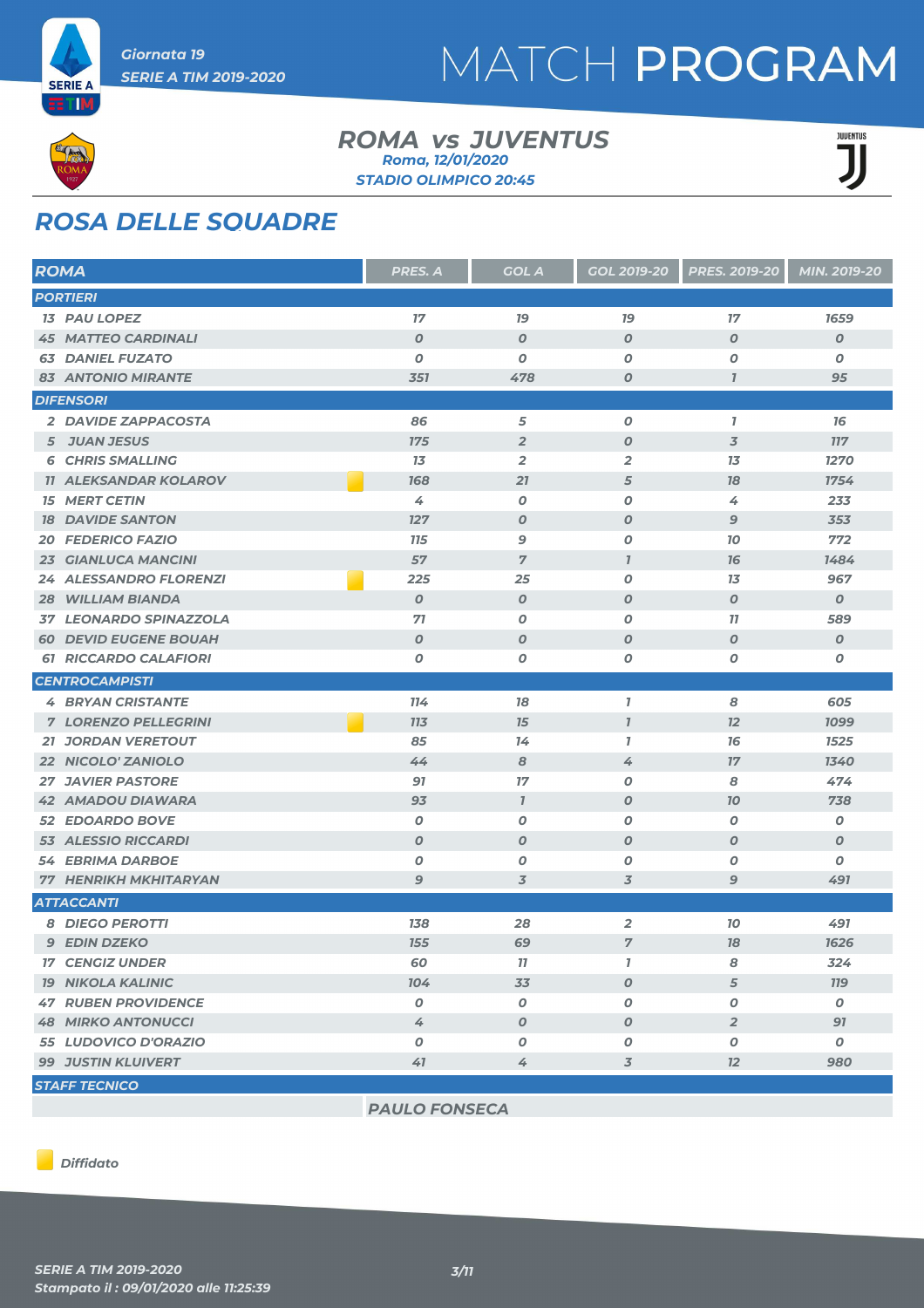

#### *ROMA JUVENTUS vs STADIO OLIMPICO 20:45 Roma, 12/01/2020*



| <b>JUVENTUS</b>                  | PRES. A          | <b>GOL A</b>     | GOL 2019-20      | <b>PRES. 2019-20</b> | MIN. 2019-20     |
|----------------------------------|------------------|------------------|------------------|----------------------|------------------|
| <b>PORTIERI</b>                  |                  |                  |                  |                      |                  |
| <b>1 WOJCIECH SZCZESNY</b>       | <b>128</b>       | <b>777</b>       | 70               | 77                   | 1068             |
| <b>31 CARLO PINSOGLIO</b>        | $\overline{2}$   | $\overline{3}$   | $\boldsymbol{O}$ | $\boldsymbol{O}$     | $\boldsymbol{0}$ |
| <b>77 GIANLUIGI BUFFON</b>       | 647              | 524              | 7                | 7                    | 672              |
| <b>DIFENSORI</b>                 |                  |                  |                  |                      |                  |
| 2 MATTIA DE SCIGLIO              | <b>150</b>       | $\mathbf{7}$     | $\boldsymbol{o}$ | 6                    | 421              |
| <b>3 GIORGIO CHIELLINI</b>       | 389              | 27               | $\overline{1}$   | $\overline{1}$       | 99               |
| 4 MATTHIJS DE LIGT               | 13               | $\mathbf{7}$     | $\mathbf{7}$     | 1 <sub>3</sub>       | 1178             |
| <b>12 ALEX SANDRO</b>            | <b>120</b>       | 70               | $\boldsymbol{O}$ | 74                   | 1338             |
| <b>DANILO</b><br>13 <sup>7</sup> | 8                | $\mathbf{7}$     | $\mathbf{I}$     | 8                    | 541              |
| <b>19 LEONARDO BONUCCI</b>       | 348              | 22               | 3                | 78                   | 1720             |
| <b>24 DANIELE RUGANI</b>         | 108              | 9                | 0                | $\mathbf{7}$         | 97               |
| <b>28 MERIH DEMIRAL</b>          | 78               | $\overline{2}$   | $\boldsymbol{O}$ | 4                    | 386              |
| <b>34 PIETRO BERUATTO</b>        | $\boldsymbol{0}$ | O                | 0                | $\boldsymbol{O}$     | 0                |
| <b>CENTROCAMPISTI</b>            |                  |                  |                  |                      |                  |
| <b>5 MIRALEM PJANIC</b>          | 267              | 42               | 3                | 76                   | 1412             |
| <b>6 SAMI KHEDIRA</b>            | 99               | 21               | $\boldsymbol{O}$ | 12                   | 728              |
| 8 AARON RAMSEY                   | 9                | $\mathbf{I}$     | $\mathbf{I}$     | 9                    | 458              |
| <b>14 BLAISE MATUIDI</b>         | 79               | 6                | $\boldsymbol{O}$ | 76                   | 1262             |
| 23 EMRE CAN                      | 37               | 4                | $\boldsymbol{o}$ | 8                    | 312              |
| <b>25 ADRIEN RABIOT</b>          | 10 <sup>2</sup>  | $\boldsymbol{0}$ | $\boldsymbol{O}$ | 70                   | 645              |
| <b>30 RODRIGO BENTANCUR</b>      | 64               | $\overline{2}$   | 0                | 13                   | 849              |
| <b>33 FEDERICO BERNARDESCHI</b>  | 136              | 20               | $\boldsymbol{O}$ | 14                   | 798              |
| <b>38 SIMONE MURATORE</b>        | $\boldsymbol{o}$ | $\boldsymbol{O}$ | 0                | O                    | $\boldsymbol{o}$ |
| 39 MANOLO PORTANOVA              | $\mathbf{7}$     | $\boldsymbol{0}$ | $\boldsymbol{o}$ | $\boldsymbol{O}$     | $\boldsymbol{0}$ |
| <b>ATTACCANTI</b>                |                  |                  |                  |                      |                  |
| <b>7 CRISTIANO RONALDO</b>       | 46               | 34               | 13               | 15                   | 1406             |
| <b>10 PAULO DYBALA</b>           | 205              | 78               | 5                | 76                   | 1098             |
| <b>11 DOUGLAS COSTA</b>          | 57               | 5                | 0                | 9                    | 315              |
| <b>16 JUAN CUADRADO</b>          | 250              | 34               | $\boldsymbol{0}$ | 15                   | 1204             |
| <b>20 MARKO PJACA</b>            | 33               | $\mathbf{7}$     | 0                | $\boldsymbol{O}$     | 0                |
| <b>21 GONZALO HIGUAIN</b>        | 208              | 122              | 5                | 76                   | 1097             |
| <b>35 MARCO OLIVIERI</b>         | 0                | 0                | O                | O                    | Ο                |
| <b>STAFF TECNICO</b>             |                  |                  |                  |                      |                  |

*MAURIZIO SARRI*

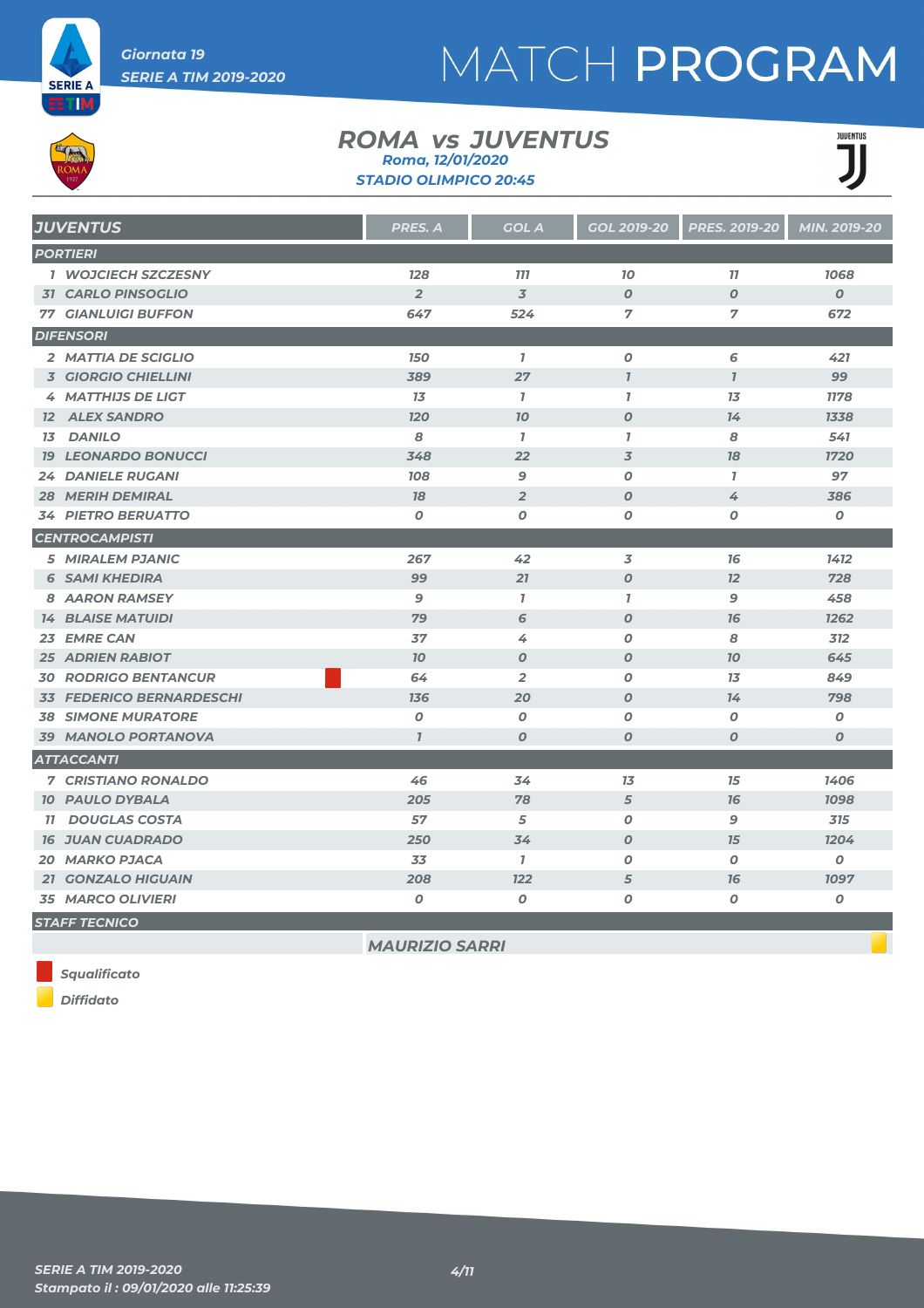



### *ROMA JUVENTUS vs STADIO OLIMPICO 20:45 Roma, 12/01/2020*



### *RENDIMENTO RECENTE*

| <b>ROMA</b>                       |                                                                                             |                                                                                                       |         |
|-----------------------------------|---------------------------------------------------------------------------------------------|-------------------------------------------------------------------------------------------------------|---------|
| <b>18^ GIORNATA</b><br>05/01/2020 | <b>ROMA</b>                                                                                 | <b>TORINO</b><br>47'(1°T) A. BELOTTI, 41'(2°T) A. BELOTTI                                             | $0 - 2$ |
| <b>17^ GIORNATA</b><br>20/12/2019 | <b>FIORENTINA</b><br>34'(1°T) M. BADELJ                                                     | <b>ROMA</b><br>19'(1°T) E. DZEKO, 21'(1°T) A. KOLAROV, 28'(2°T) L.<br>PELLEGRINI, 43'(2°T) N. ZANIOLO | $7 - 4$ |
| <b>16^ GIORNATA</b><br>15/12/2019 | <b>ROMA</b><br>8'(2°T)[A] N. TOMOVIC, 21'(2°T) D. PEROTTI, 38'(2°T) H.<br><b>MKHITARYAN</b> | <b>SPAL</b><br>44'(1°T) A. PETAGNA                                                                    | $3 - 7$ |
| <b>15^ GIORNATA</b><br>06/12/2019 | <b>INTER</b>                                                                                | <b>ROMA</b>                                                                                           | $O-O$   |
| <b>14^ GIORNATA</b><br>01/12/2019 | <b>HELLAS VERONA</b><br>21'(1°T) D. FARAONI                                                 | <b>ROMA</b><br>17'(1°T) J. KLUIVERT, 45'(1°T) D. PEROTTI, 47'(2°T) H.<br><b>MKHITARYAN</b>            | $7 - 3$ |

#### *JUVENTUS*

| <b>18^ GIORNATA</b><br><b>JUVENTUS</b><br><b>CAGLIARI</b>                                                       |         |
|-----------------------------------------------------------------------------------------------------------------|---------|
| 06/01/2020<br>4'(2°T) C. RONALDO, 22'(2°T) C. RONALDO, 36'(2°T) G.<br>HIGUAIN, 37'(2°T) C. RONALDO              | $4 - 0$ |
| <b>17^ GIORNATA</b><br><b>JUVENTUS</b><br><b>SAMPDORIA</b>                                                      |         |
| 18/12/2019<br>35'(1°T) G. CAPRARI<br>19'(1°T) P. DYBALA, 45'(1°T) C. RONALDO                                    | $1 - 2$ |
| <b>16^ GIORNATA</b><br><b>JUVENTUS</b><br><b>UDINESE</b>                                                        |         |
| 15/12/2019<br>9'(1°T) C. RONALDO, 37'(1°T) C. RONALDO, 45'(1°T) L.<br>49'(2°T) I. PUSSETTO<br><b>BONUCCI</b>    | $3 - 7$ |
| <b>15^ GIORNATA</b><br>LAZIO<br><b>JUVENTUS</b>                                                                 |         |
| 07/12/2019<br>46'(1°T) LUIZ FELIPE, 29'(2°T) S. MILINKOVIC-SAVIC,<br>25'(1°T) C. RONALDO<br>50'(2°T) F. CAICEDO | $3 - 1$ |
| <b>14^ GIORNATA</b><br><b>JUVENTUS</b><br><b>SASSUOLO</b>                                                       |         |
| 01/12/2019<br>20'(1°T) L. BONUCCI, 23'(2°T) C. RONALDO<br>23'(1°T) J. BOGA, 2'(2°T) F. CAPUTO                   | $2 - 2$ |

| <b>CONFRONTO SQUADRE (Valori medi)</b> | <b>ROMA</b> | <b>JUVENTUS</b> |
|----------------------------------------|-------------|-----------------|
| <b>Goal Fatti</b>                      | 1.83        | 1.94            |
| <b>Goal Subiti</b>                     | 1.06        | 0.94            |
| <b>Tiri totali</b>                     | 11.83       | 12.39           |
| <b>Tiri in porta</b>                   | 6.44        | 7.28            |
| <b>Assist</b>                          |             | 1.17            |
| Azioni di attacco                      | 49          | 53.5            |
| Passaggi riusciti                      | 409.39      | 520.72          |
| Passaggi riusciti %                    | 84%         | 87%             |
| <b>Falli Fatti</b>                     | 14.44       | 13.5            |
| <b>Falli Subiti</b>                    | 12.17       | 12.5            |
| <b>Baricentro</b>                      | 52.56m      | 53.67m          |
| <b>Passaggi Chiave</b>                 | 4           | 4.56            |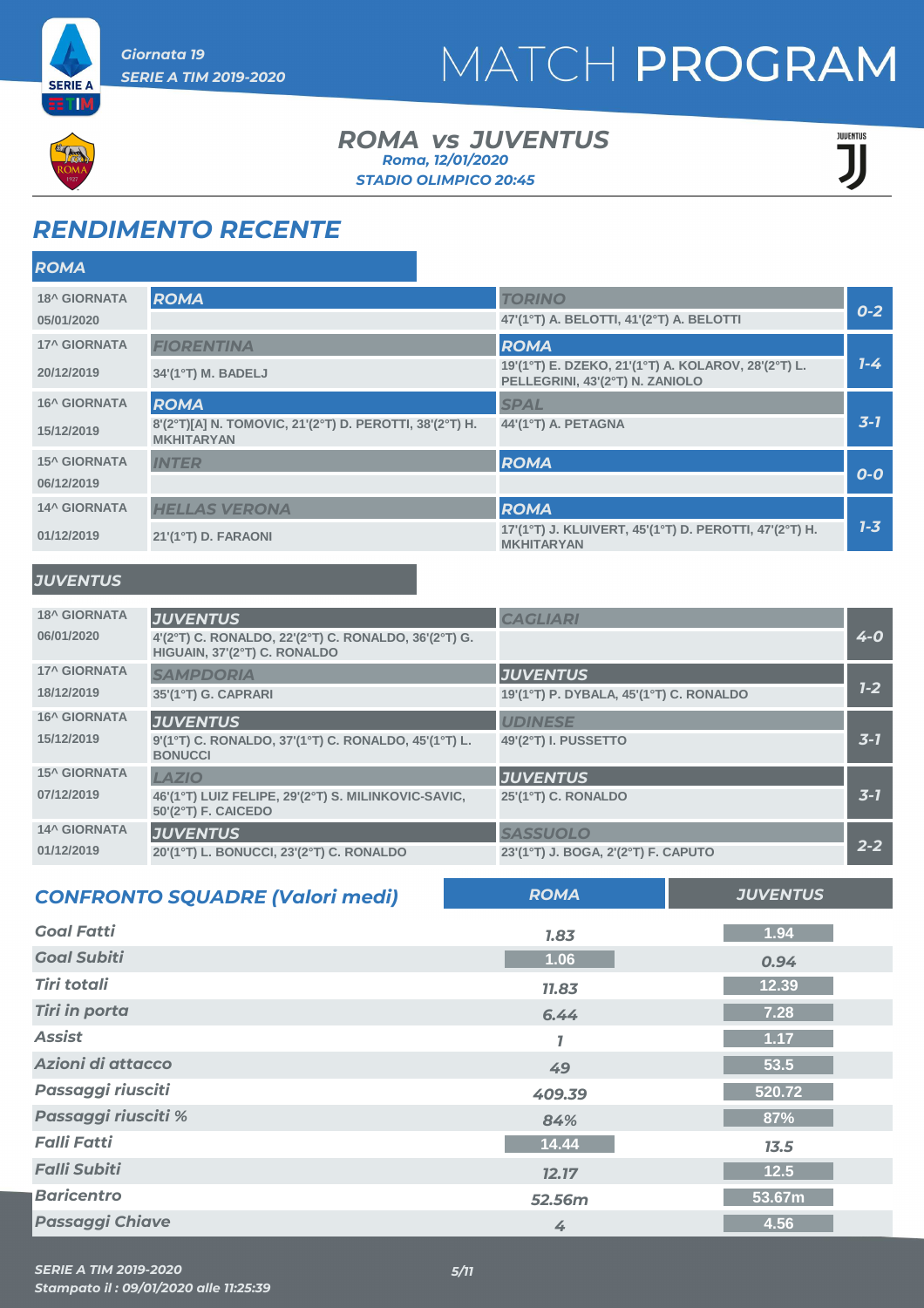**SERIE A** ТB

# MATCH PROGRAM

#### *ROMA JUVENTUS vs STADIO OLIMPICO 20:45 Roma, 12/01/2020*

**JUVENTUS** T

### *RENDIMENTO ATLETICO \**

| <b>ROMA</b>             | Pres. (Min.)      | Media (km) | Media<br>print (Km) | <b>JUVENTUS</b>           | Pres. (Min.) | Media (km)   | <b>Media</b><br>Sprint (Km) |
|-------------------------|-------------------|------------|---------------------|---------------------------|--------------|--------------|-----------------------------|
| <b>4B. CRISTANTE</b>    | 8 (605')          | 11.319     | 0.644               | <b>5 M. PJANIC</b>        | 16 (1412')   | 11.605       | 0.735                       |
| <b>7L. PELLEGRINI</b>   | 12 (1099')        | 11.256     | 1.064               | <b>12 ALEX SANDRO</b>     | 14 (1338')   | 10.799       | 0.956                       |
| <b>21 J. VERETOUT</b>   | 16 (1525') 10.983 |            | 0.913               | <b>3 G. CHIELLINI</b>     | 1 (99')      | 10.653 0.725 |                             |
| <b>42 A. DIAWARA</b>    | 10 (738')         | 10.922     | 0.796               | <b>14 B. MATUIDI</b>      | 16 (1262')   | 10.589 1.062 |                             |
| <b>23 G. MANCINI</b>    | 16 (1484')        | 10.593     | 0.714               | 28 M. DEMIRAL             | 4 (386')     | 10.473       | 0.671                       |
| <b>11 A. KOLAROV</b>    | 18 (1754')        | 10.51      | 1.152               | 24 D. RUGANI              | 1(97)        | 10.408 0.399 |                             |
| <b>6 C. SMALLING</b>    | 13 (1270')        | 10.395     | 0.638               | <b>4 M. DE LIGT</b>       | 13 (1178')   | 10.398       | 0.65                        |
| 22 N. ZANIOLO           | 17 (1340')        | 9.723      | 0.84                | <b>19 L. BONUCCI</b>      | 18 (1720')   | 9.956        | 0.641                       |
| <b>9 E. DZEKO</b>       | 18 (1626')        | 9.72       | 0.668               | <b>2 M. DE SCIGLIO</b>    | 6 (421')     | 9.79         | 0.768                       |
| 20 F. FAZIO             | 10 (772')         | 9.537      | 0.657               | <b>16 J. CUADRADO</b>     | 15 (1204')   | 9.729        | 0.963                       |
| <b>15 M. CETIN</b>      | 4(233')           | 9.501      | 0.645               | 25 A. RABIOT              | 10 (645')    | 9.57         | 1.052                       |
| 24 A. FLORENZI          | 13 (967')         | 9.336      | 0.72                | <b>30 R. BENTANCUR</b>    | 13 (849')    | 9.554        | 0.923                       |
| <b>27 J. PASTORE</b>    | 8(474)            | 9.254      | 0.713               | <b>7 C. RONALDO</b>       | 15 (1406')   | 9.46         | 0.824                       |
| 99 J. KLUIVERT          | 12 (980')         | 9.095      | 0.987               | <b>10 P. DYBALA</b>       | 16 (1098')   | 9.02         | 0.707                       |
| 77 H. MKHITARYAN        | 9(491)            | 8.852      | 0.935               | 21 G. HIGUAIN             | 16 (1097')   | 8.887        | 0.768                       |
| <b>37 L. SPINAZZOLA</b> | 11 (589')         | 8.331      | 0.795               | <b>13 DANILO</b>          | 8(541)       | 8.597        | 0.939                       |
| <b>18 D. SANTON</b>     | 9(353')           | 7.931      | 0.728               | <b>33 F. BERNARDESCHI</b> | 14 (798')    | 8.554        | 0.807                       |
| <b>8 D. PEROTTI</b>     | 10 (491')         | 7.915      | 0.725               | <b>6 S. KHEDIRA</b>       | 12 (728')    | 8.335        | 0.768                       |
| <b>17 C. UNDER</b>      | 8(324')           | 7.248      | 0.711               | <b>8 A. RAMSEY</b>        | 9(458')      | 7.748        | 0.778                       |
| <b>5 JUAN JESUS</b>     | 3(117)            | 5.674      | 0.545               | <b>11 DOUGLAS COSTA</b>   | 9(315')      | 6.485        | 0.663                       |
| <b>48 M. ANTONUCCI</b>  | 2(91')            | 5.415      | 0.547               | <b>23 E. CAN</b>          | 8 (312')     | 5.542        | 0.528                       |
| <b>19 N. KALINIC</b>    | 5 (119')          | 2.899      | 0.297               |                           |              |              |                             |
| <b>2D. ZAPPACOSTA</b>   | 1(16')            | 2.201      | 0.201               |                           |              |              |                             |

\* Le informazioni riportate sul Rendimento Atletico sono da intendersi riferite al periodo di permanenza nella squadra corrente.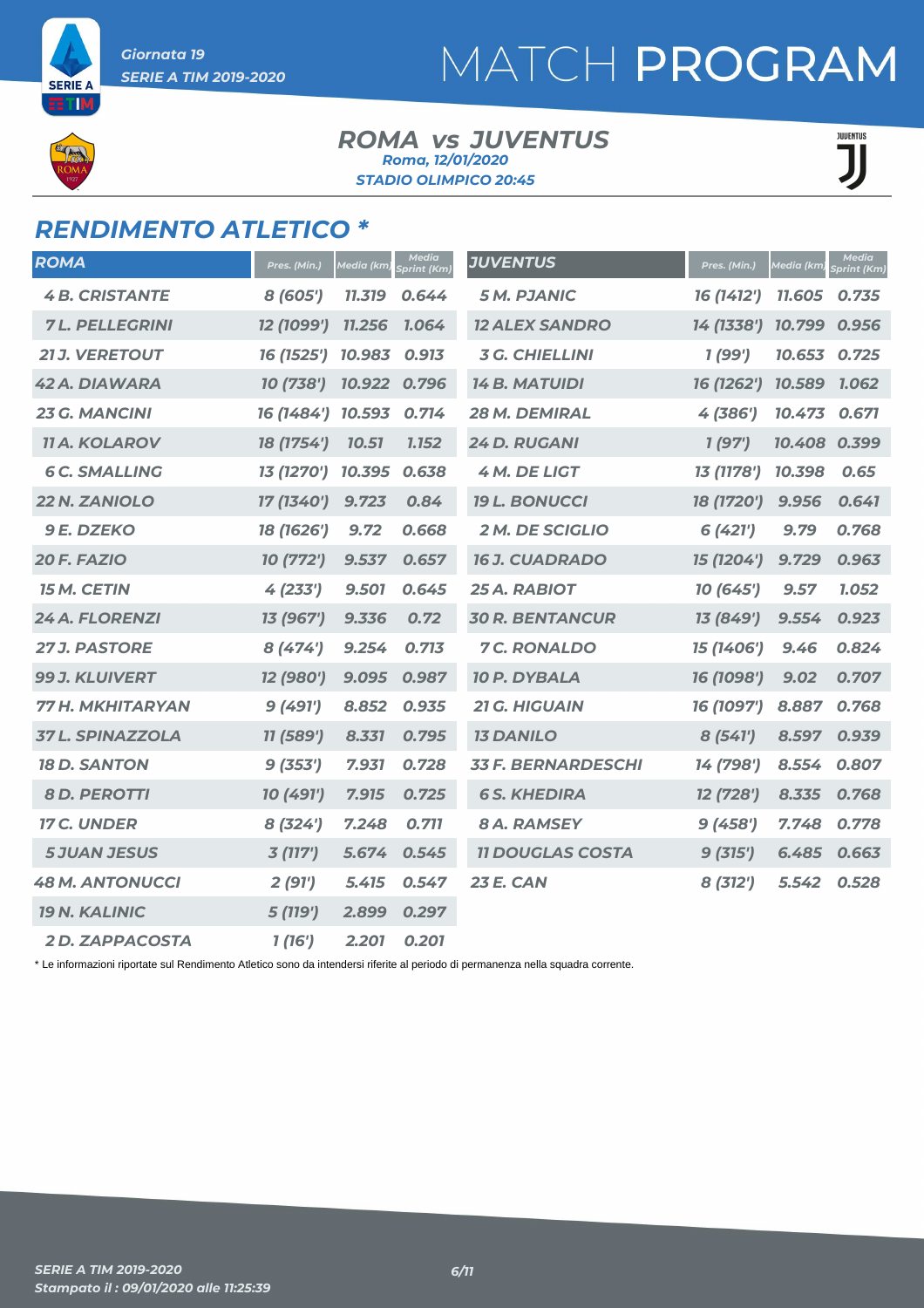

**SERIE A** ETIM

### *ROMA JUVENTUS vs STADIO OLIMPICO 20:45 Roma, 12/01/2020*



### *GLI INCONTRI DELLA 19 ^ GIORNATA*

| <b>CAGLIARI</b>      | <b>MILAN</b>    | 11/01/2020 15:00 |
|----------------------|-----------------|------------------|
| <b>LAZIO</b>         | <b>NAPOLI</b>   | 11/01/2020 18:00 |
| <b>INTER</b>         | <b>ATALANTA</b> | 11/01/2020 20:45 |
| <b>UDINESE</b>       | <b>SASSUOLO</b> | 12/01/2020 12:30 |
| <b>FIORENTINA</b>    | <b>SPAL</b>     | 12/01/2020 15:00 |
| <b>SAMPDORIA</b>     | <b>BRESCIA</b>  | 12/01/2020 15:00 |
| <b>TORINO</b>        | <b>BOLOGNA</b>  | 12/01/2020 15:00 |
| <b>HELLAS VERONA</b> | <b>GENOA</b>    | 12/01/2020 18:00 |
| <b>ROMA</b>          | <b>JUVENTUS</b> | 12/01/2020 20:45 |
| <b>PARMA</b>         | <b>LECCE</b>    | 13/01/2020 20:45 |

### *CLASSIFICA SERIE A*

|                      | <b>PTI</b> | <b>GIOC</b> | <b>VINTE</b>   | <b>NULLE</b>            | <b>PERSE</b>            | GF | GS        | <b>DIFF.RETI</b> |
|----------------------|------------|-------------|----------------|-------------------------|-------------------------|----|-----------|------------------|
| <b>INTER</b>         | 45         | 18          | 14             | $\overline{3}$          | $\mathbf{7}$            | 39 | 15        | $+24$            |
| <b>JUVENTUS</b>      | 45         | 18          | 14             | $\overline{\mathbf{3}}$ | $\overline{\mathbf{I}}$ | 35 | 17        | $+18$            |
| <b>LAZIO</b>         | 39         | 17          | 12             | $\overline{3}$          | $\overline{2}$          | 40 | 17        | $+23$            |
| <b>ROMA</b>          | 35         | 18          | 10             | 5                       | $\overline{\mathbf{3}}$ | 33 | <b>19</b> | $+14$            |
| <b>ATALANTA</b>      | 34         | 18          | 10             | $\overline{4}$          | $\overline{4}$          | 48 | 25        | $+23$            |
| <b>CAGLIARI</b>      | 29         | 18          | 8              | 5                       | 5                       | 33 | 27        | $+6$             |
| <b>PARMA</b>         | 25         | 18          | $\overline{7}$ | 4                       | $\overline{7}$          | 24 | 25        | $-7$             |
| <b>NAPOLI</b>        | 24         | 18          | 6              | 6                       | 6                       | 28 | 25        | $+3$             |
| <b>TORINO</b>        | 24         | 18          | $\overline{7}$ | $\overline{3}$          | 8                       | 24 | 26        | $-2$             |
| <b>BOLOGNA</b>       | 23         | 18          | 6              | $\sqrt{5}$              | $\overline{z}$          | 28 | 30        | $-2$             |
| <b>HELLAS VERONA</b> | 22         | $17\,$      | 6              | 4                       | $\overline{z}$          | 19 | 20        | $-7$             |
| <b>MILAN</b>         | 22         | 18          | 6              | 4                       | 8                       | 76 | 24        | -8               |
| <b>UDINESE</b>       | 21         | 18          | 6              | $\overline{3}$          | $\mathbf{9}$            | 74 | 28        | $-14$            |
| <b>SASSUOLO</b>      | 19         | 18          | $\sqrt{5}$     | 4                       | $\mathbf{9}$            | 30 | 31        | $-7$             |
| <b>FIORENTINA</b>    | 18         | 18          | 4              | $\sqrt{6}$              | $\pmb{8}$               | 22 | 29        | $-7$             |
| <b>SAMPDORIA</b>     | 76         | 18          | 4              | 4                       | 70                      | 14 | 27        | $-13$            |
| <b>LECCE</b>         | 15         | 18          | $\overline{3}$ | 6                       | $\mathbf{9}$            | 22 | 36        | $-14$            |
| <b>BRESCIA</b>       | 74         | 18          | 4              | $\overline{2}$          | 12                      | 76 | 31        | $-15$            |
| <b>GENOA</b>         | 14         | 18          | $\overline{3}$ | $\sqrt{5}$              | 10                      | 19 | 36        | $-17$            |
| <b>SPAL</b>          | 12         | 18          | $\overline{3}$ | $\overline{3}$          | 12                      | 12 | 28        | $-16$            |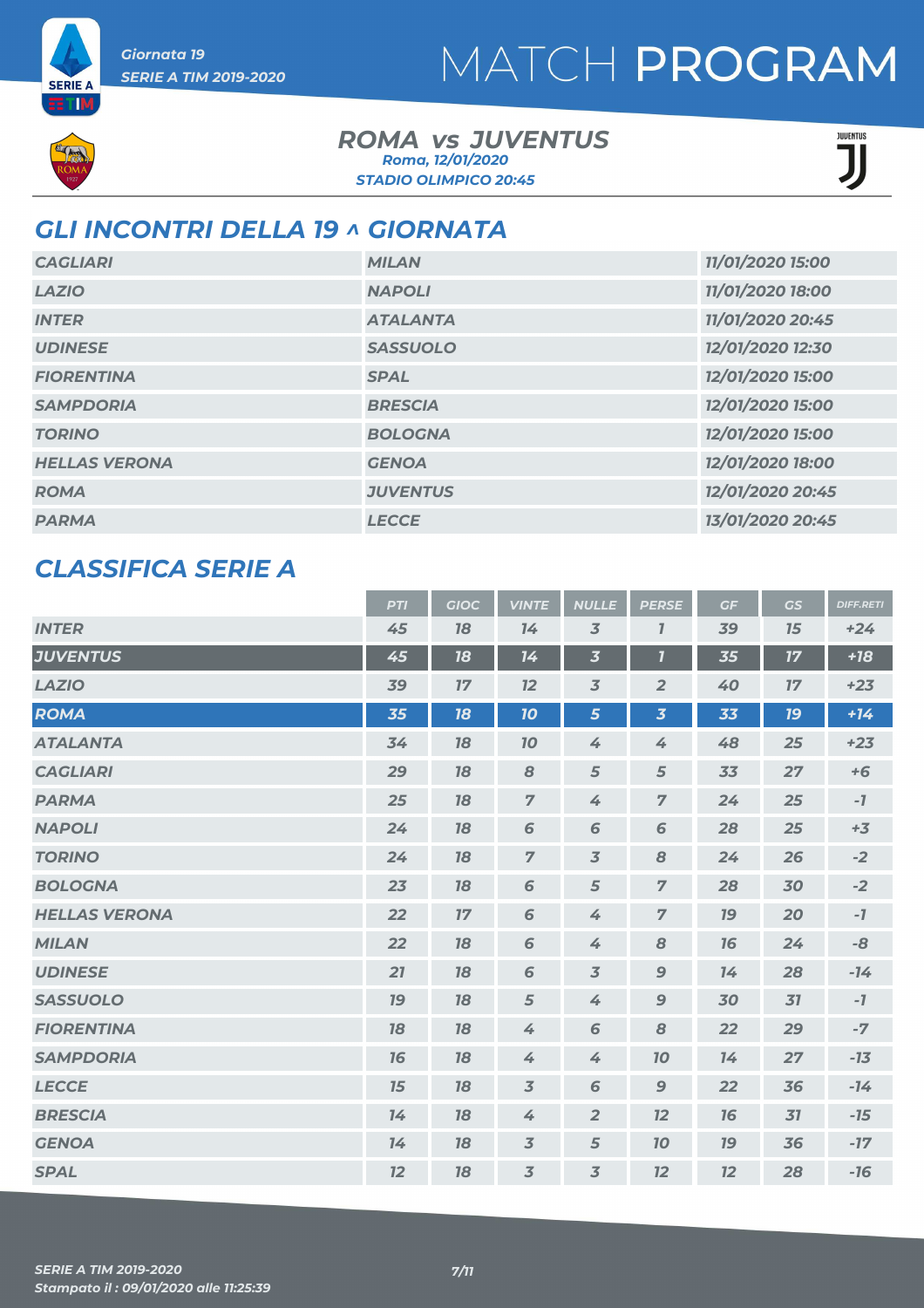**SERIE A** ETM

#### *ROMA JUVENTUS vs STADIO OLIMPICO 20:45 Roma, 12/01/2020*

JUVENTUS JJ

### *CLASSIFICA GIOCATORI*

| <b>RANKING MARCATORI</b> | <b>Gol(Rigore)</b> |
|--------------------------|--------------------|
| <b>1 C. IMMOBILE</b>     | LAZ 19(7)          |
| 2 R. LUKAKU              | <b>INT</b> 14(3)   |
| 3 C. RONALDO             | $JUV$ 13 (4)       |
| 4 JOAO PEDRO             | CAG 11 (2)         |
| 5 L. MURIEL              | ATA 10(4)          |
| 6 J. ILICIC              | ATA 9(0)           |
| 6 A. BELOTTI             | <b>TOR</b> 9 (5)   |
| <b>6 L. MARTINEZ</b>     | $INT$ 9(2)         |
| 9 D. BERARDI             | <b>SAS</b> 8 (0)   |
| <b>9 F. CAPUTO</b>       | <b>SAS</b> 8 (0)   |

### *CLASSIFICA SQUADRE*

| <b>RANKING SQUADRE</b>     | <b>Gol - Media Gol</b> |
|----------------------------|------------------------|
| <b>ATALANTA</b>            | 48<br>2.67             |
| <b>LAZIO</b>               | 2.35                   |
| 2                          | 40                     |
| <b>INTER</b>               | 2.17<br><b>39</b>      |
| <b>JUVENTUS</b>            | 1.94                   |
| 4                          | 35                     |
| <b>CAGLIARI</b>            | 1.83                   |
| 5                          | 33                     |
| <b>ROMA</b>                | 1.83                   |
| 5                          | 33                     |
| <b>SASSUOLO</b>            | 1.67                   |
| 7                          | 30                     |
| <b>BOLOGNA</b>             | 28                     |
| 8                          | 1.56                   |
| <b>NAPOLI</b>              | 28                     |
| 8                          | 1.56                   |
| <b>PARMA</b>               | 1.33                   |
| <b>10</b>                  | 24                     |
| <b>TORINO</b><br><b>10</b> | 1.33                   |
| <b>FIORENTINA</b>          | 1.22                   |
| <b>LECCE</b>               | 1.22                   |
| <b>12</b>                  | 22                     |
| <b>14 GENOA</b>            | <b>79</b><br>1.06      |
| <b>HELLAS VERONA</b>       | 1C                     |
| 14                         | 1.12                   |
| <b>BRESCIA</b>             | 0.89                   |
| 16                         | 16                     |
| <b>16 MILAN</b>            | 0.89<br>76             |
| <b>SAMPDORIA</b>           | 0.78                   |
| 18                         | 14                     |
| <b>18 UDINESE</b>          | 0.78<br>14             |
| 20 SPAL                    | 0.67<br>12             |

|                | <b>RANKING SQUADRE</b> | <b>Tot Tiri - In Porta - Fuori</b> |                |            |
|----------------|------------------------|------------------------------------|----------------|------------|
|                | <b>ATALANTA</b>        | 275 161                            |                | 114        |
|                | <b>NAPOLI</b>          | 254                                | <b>128</b>     | <b>126</b> |
| B              | <b>LAZIO</b>           | 225                                | 13<br>4        | 97         |
| 4              | <b>JUVENTUS</b>        | 223                                | 131            | 92         |
| 5              | <b>ROMA</b>            | 213                                | <b>77</b><br>Б | 97         |
| 6              | <b>BOLOGNA</b>         | 204                                | 777            | 93         |
|                | <b>INTER</b>           | <b>197</b>                         | 127            | 70         |
|                | <b>MILAN</b>           | <b>197</b>                         | 103            | 94         |
| g              | <b>FIORENTINA</b>      | 186                                | 97             | 89         |
| <b>10</b>      | <b>SASSUOLO</b>        | 174                                | 98             | 76         |
| $\overline{H}$ | <b>LECCE</b>           |                                    | 89             | 84         |
|                | <b>SAMPDORIA</b>       | 165                                | 80             | 85         |
| 13             | <b>GENOA</b>           | 164                                | 84             | 80         |
| 14             | <b>PARMA</b>           | <b>160</b>                         | 80             | 80         |
| 15             | <b>CAGLIARI</b>        | <b>159</b>                         | 80             | 79         |
| 16             | <b>SPAL</b>            | 155                                | 66             | 89         |
|                | <b>TORINO</b>          | 154                                | 85             | 69         |
| 18             | <b>HELLAS VERONA</b>   | 147                                | 82             | 65         |
| 79             | <b>UDINESE</b>         | 74<br>6                            |                | 4          |
|                | <b>20 BRESCIA</b>      | <b>136</b>                         | 75             | 61         |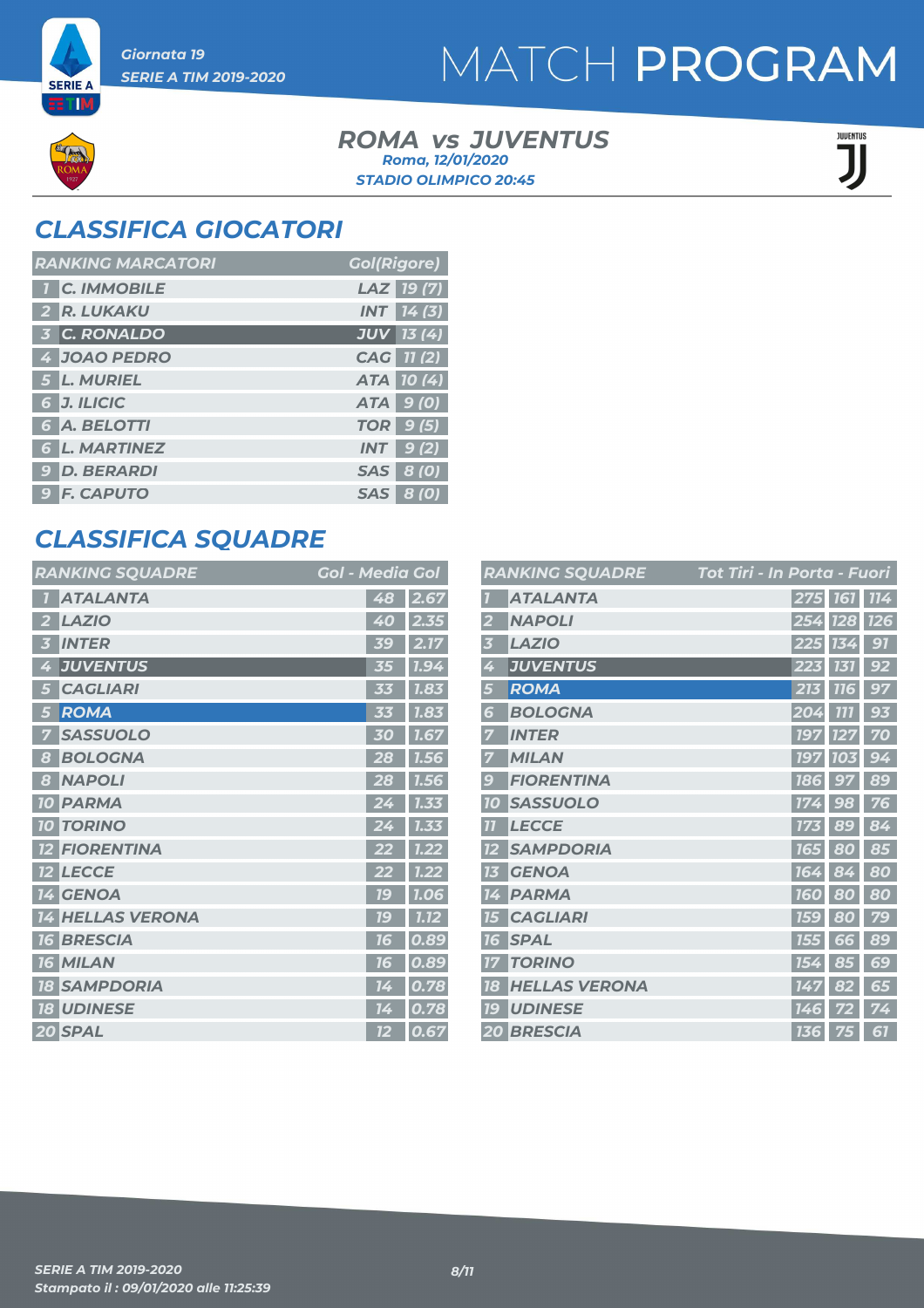

ETM,

# MATCH PROGRAM

#### *ROMA JUVENTUS vs STADIO OLIMPICO 20:45 Roma, 12/01/2020*



| <b>RANKING SQUADRE</b>            | <b>Assist</b> |
|-----------------------------------|---------------|
| <b>ATALANTA</b>                   | 31            |
| <b>LAZIO</b>                      | 29            |
| <b>INTER</b><br>i3                | 23            |
| <b>SASSUOLO</b>                   |               |
| <b>JUVENTUS</b><br>5              | 21            |
| <b>NAPOLI</b><br>6                | 20            |
| <b>PARMA</b>                      | 18            |
| <b>ROMA</b><br>7                  | 18            |
| <b>CAGLIARI</b><br>9              | 16            |
| <b>BOLOGNA</b><br>10 <sup>°</sup> | -גון          |
| <b>FIORENTINA</b>                 |               |
| <b>12 LECCE</b>                   | 12            |
| <b>TORINO</b>                     | 12            |
| <b>BRESCIA</b><br>14              | 70            |
| <b>14 GENOA</b>                   | 70            |
| <b>14 HELLAS VERONA</b>           | 10            |
| <b>14 UDINESE</b>                 | 10            |
| <b>18 MILAN</b>                   |               |
| <b>18 SAMPDORIA</b>               |               |
| <b>18 SPAL</b>                    | 7             |

| <b>RANKING SQUADRE</b>              | Passaggi Chiave*        |
|-------------------------------------|-------------------------|
| <b>NAPOLI</b><br>7                  | 5.77                    |
| <b>LAZIO</b><br>2                   | 4.71                    |
| <b>JUVENTUS</b><br>3                | 4.56                    |
| <b>ATALANTA</b><br>4                | 4.44                    |
| <b>INTER</b><br>5                   | 4.11                    |
| <b>ROMA</b><br>6                    | 4                       |
| <b>MILAN</b>                        | 3.83                    |
| <b>BOLOGNA</b><br>8                 | 3.5                     |
| <b>CAGLIARI</b><br>$\boldsymbol{s}$ | 3.5                     |
| <b>10 FIORENTINA</b>                | 3.33                    |
| <b>11 SASSUOLO</b>                  | 3.22                    |
| <b>12 GENOA</b>                     | $\overline{\mathbf{3}}$ |
| <b>12 HELLAS VERONA</b>             | $\overline{\mathbf{3}}$ |
| <b>12 TORINO</b>                    | $\overline{\mathbf{3}}$ |
| <b>15 LECCE</b>                     | 2.72                    |
| <b>15 PARMA</b>                     | 2.72                    |
| <b>17 SAMPDORIA</b>                 | 2.67                    |
| <b>18 BRESCIA</b>                   | 2.39                    |
| <b>19 UDINESE</b>                   | 2.33                    |
| 20 SPAL                             | 2.28                    |
| * Valori medi per partita.          |                         |

|                | <b>RANKING SQUADRE</b>     | Passaggi riusciti - |        | $%$ *           |
|----------------|----------------------------|---------------------|--------|-----------------|
|                | <b>JUVENTUS</b>            |                     | 520.72 | 87              |
| 2              | <b>NAPOLI</b>              |                     | 506.67 | 86              |
| 3              | <b>SASSUOLO</b>            |                     | 468.5  | 85              |
| 4              | <b>ATALANTA</b>            |                     | 449.67 | 83              |
| 5              | <b>INTER</b>               |                     | 447.22 | 84              |
| 6              | <b>MILAN</b>               |                     | 434.22 | $\overline{84}$ |
| 7              | <b>LAZIO</b>               |                     | 430.65 | 84              |
| 8              | ROMA                       |                     | 409.39 | 84              |
| -9             | <b>GENOA</b>               |                     | 392.78 | 83              |
|                | <b>10 BOLOGNA</b>          |                     | 383.17 | 87              |
|                | <b>11 FIORENTINA</b>       |                     | 363.22 | 81              |
|                | <b>12 UDINESE</b>          |                     | 340.61 | 80              |
|                | <b>13 CAGLIARI</b>         |                     | 328.83 | 79              |
|                | <b>14 LECCE</b>            |                     | 327.5  | 80              |
|                | <b>15 SPAL</b>             |                     | 320.78 | 79              |
|                | <b>16 HELLAS VERONA</b>    |                     | 309.82 | 75              |
|                | <b>17 TORINO</b>           |                     | 306.56 | 77              |
|                | <b>18 PARMA</b>            |                     | 286.89 | 77              |
|                | <b>19 SAMPDORIA</b>        |                     | 286.22 | 75              |
|                | <b>20 BRESCIA</b>          |                     | 264.72 | 74              |
|                | * Valori medi per partita. |                     |        |                 |
|                | <b>RANKING SQUADRE</b>     |                     |        | Recuperi*       |
| $\overline{I}$ | <b>HELLAS VERONA</b>       |                     |        | 98.29           |
|                | 2 UDINESE                  |                     |        | 97              |
| 3              | <b>PARMA</b>               |                     |        | 89.94           |
| 4              | <b>TORINO</b>              |                     |        | 88.77           |
| 5              | <b>SPAL</b>                |                     |        | 83.17           |
| 6              | <b>CAGLIARI</b>            |                     |        | 82.06           |
| 7 <sup>1</sup> | <b>BRESCIA</b>             |                     |        | 81.89           |
|                | 8 SAMPDORIA                |                     |        | 80.78           |
|                | <b>9 ATALANTA</b>          |                     |        | 80.61           |
|                | <b>10 MILAN</b>            |                     |        | 79.56           |
|                | <b>TI INTER</b>            |                     |        | 79.33           |
|                | <b>12 FIORENTINA</b>       |                     |        | 79.22           |
|                | <b>13 BOLOGNA</b>          |                     |        | 78.78           |
|                | 14 LECCE                   |                     |        | 77.06           |
|                | <b>15 ROMA</b>             |                     |        | 76.56           |
|                | <b>16 GENOA</b>            |                     |        | 76.39           |
|                | <b>17 LAZIO</b>            |                     |        | 73.53           |
|                | <b>18 JUVENTUS</b>         |                     |        | 73.06           |

 *SASSUOLO 68.28 NAPOLI 64.83*

\* Valori medi per partita.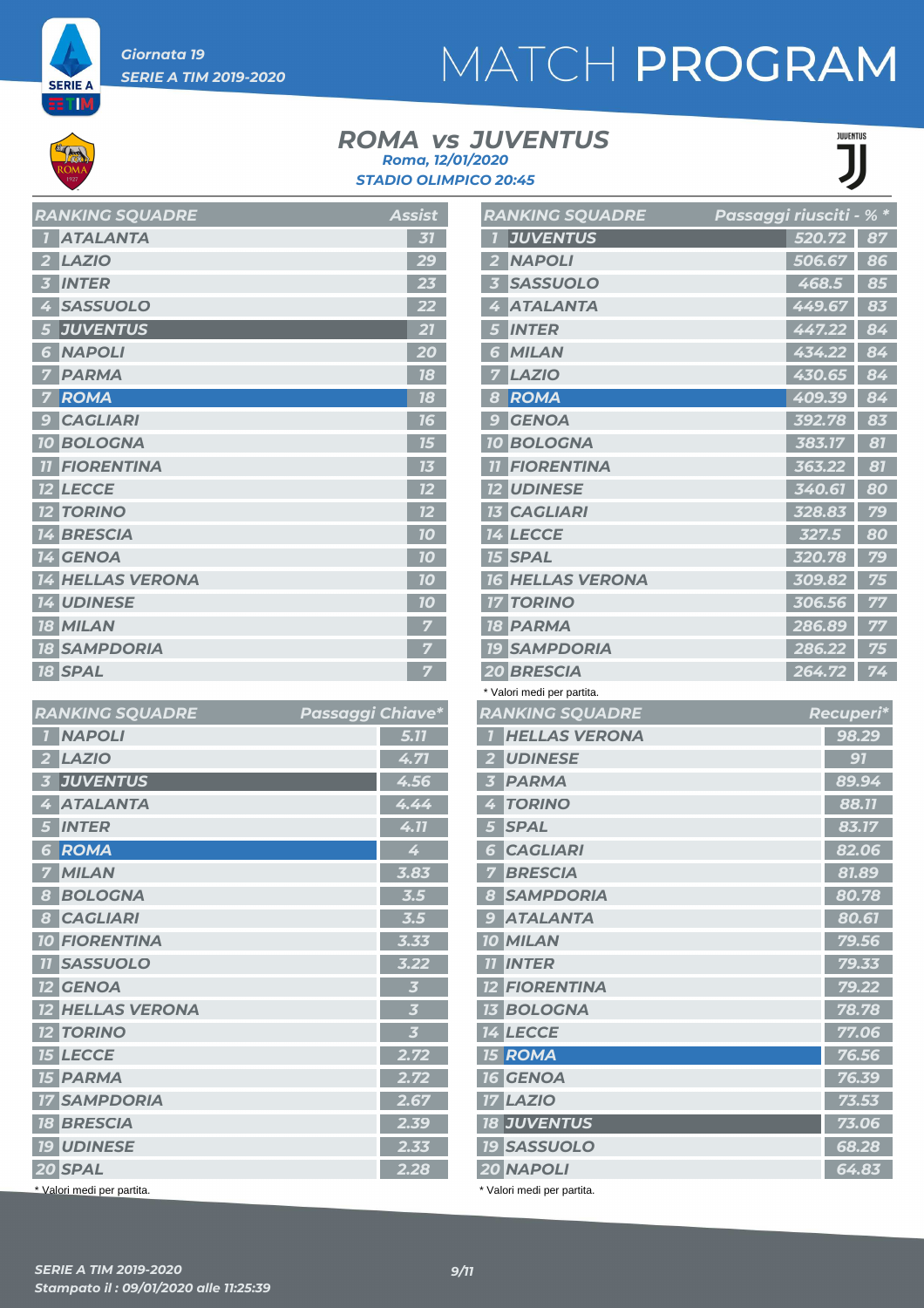*Giornata 19 SERIE A TIM 2019-2020*

**SERIE A ETM** 

# MATCH PROGRAM

#### *ROMA JUVENTUS vs STADIO OLIMPICO 20:45 Roma, 12/01/2020*



| <b>RANKING SQUADRE</b>  | Tot. Parate - Media   | <b>RANKING SQUADRE</b> | Media Km |
|-------------------------|-----------------------|------------------------|----------|
| <b>1</b> SPAL           | 86 4.78               | <b>INTER</b>           | 111.842  |
| 2 PARMA                 | 84 4.67               | 2 PARMA                | 109.711  |
| 3 LECCE                 | 79 4.39               | <b>3 JUVENTUS</b>      | 109.301  |
| 4 TORINO                | 75 4.17               | 4 HELLAS VERONA        | 109.09   |
| 5 SASSUOLO              | $74$ 4.11             | 5 LECCE                | 108.816  |
| <b>6 BRESCIA</b>        | $\overline{4}$<br>72  | <b>6 FIORENTINA</b>    | 108.649  |
| <b>7 UDINESE</b>        | 3.72<br>67            | <b>7 ATALANTA</b>      | 108.628  |
| 8 GENOA                 | $66$ 3.67             | 8 SAMPDORIA            | 108.55   |
| 9 CAGLIARI              | 64 3.56               | $9$ $LAZIO$            | 108.544  |
| <b>10 JUVENTUS</b>      | $64$ 3.56             | 10 BOLOGNA             | 108.477  |
| <b>11 SAMPDORIA</b>     | $61$ 3.39             | <b>11 ROMA</b>         | 108.321  |
| <b>12 HELLAS VERONA</b> | $61$ 3.59             | <b>12 SASSUOLO</b>     | 108.18   |
| <b>13 MILAN</b>         | 61 3.39               | <b>13 SPAL</b>         | 107.744  |
| <b>14 FIORENTINA</b>    | $\overline{59}$ 3.28  | 14 MILAN               | 106.938  |
| <b>15 BOLOGNA</b>       | $\overline{59}$ 3.28  | <b>15 UDINESE</b>      | 106.545  |
| <b>16 LAZIO</b>         | $58 \overline{)3.41}$ | <b>16 BRESCIA</b>      | 106.542  |
| <b>17 ROMA</b>          | 2.78<br><b>50</b>     | <b>17 CAGLIARI</b>     | 105.795  |
| <b>18 INTER</b>         | 48 2.67               | <b>18 NAPOLI</b>       | 104.964  |
| <b>18 NAPOLI</b>        | 48 2.67               | <b>19 GENOA</b>        | 104.34   |
| 20 ATALANTA             | 43 2.39               | <b>20 TORINO</b>       | 103.735  |